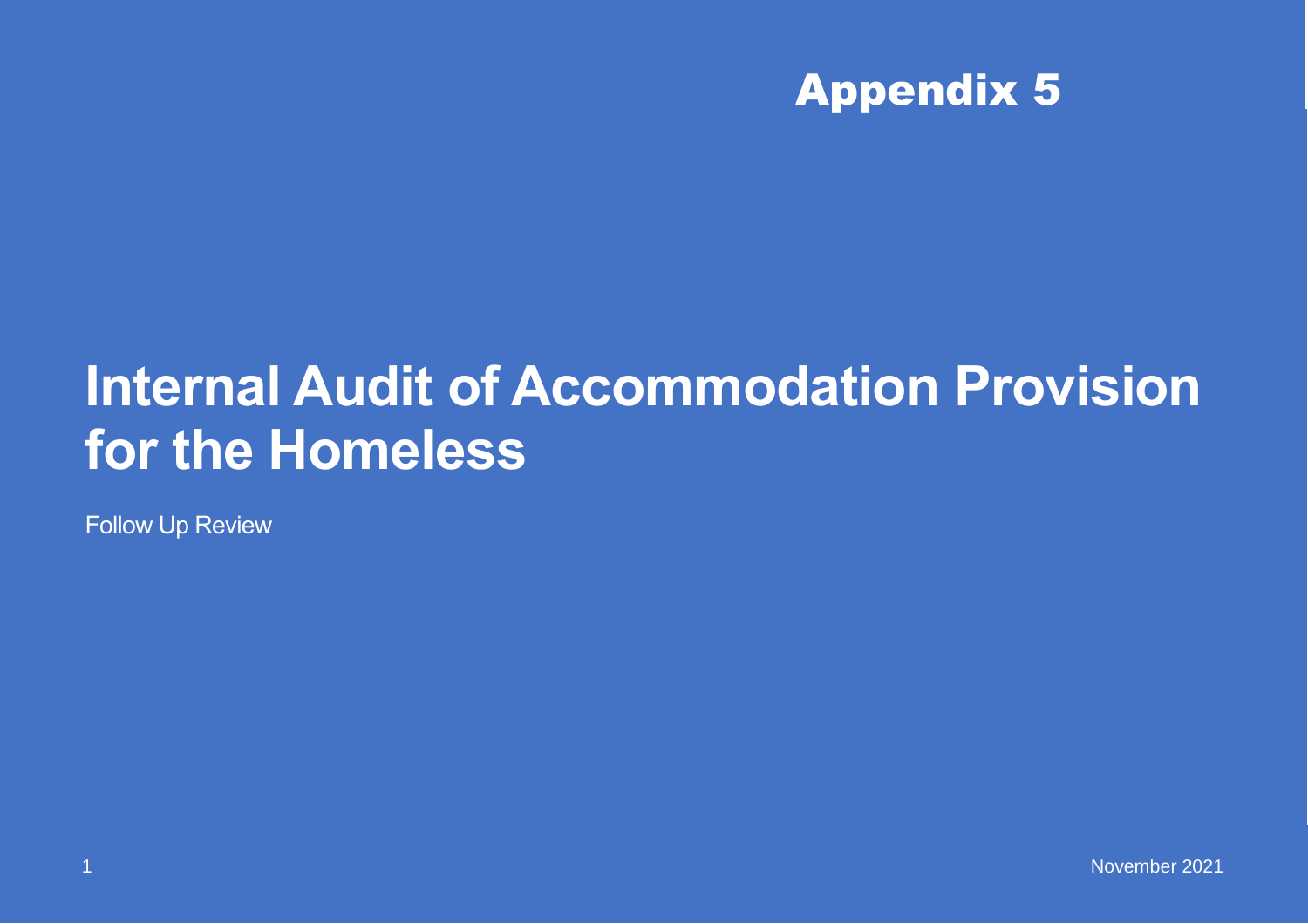#### **Purpose & Background Information**

Our original review of 'Accommodation Provision for the Homeless' was completed in March 2020 giving a low assurance rating because of the number of risks/issues raised. There were two major risks/issues raised, e.g. individuals staying in emergency and temporary accommodation for a lengthy period, and insufficient monitoring of citizens and properties used for emergency and temporary accommodation. Since our original review, the demand for emergency and temporary accommodation has increased due to the impact of the Covid-19 pandemic, particularly with single under-35 year olds.

The council is taking a more strategic and corporate approach to homelessness to put in alternative longer term accommodation measures in place to reduce the reliance on bed and breakfasts and hotels. Their focus includes ensuring that citizens do not spend too long in these types of accommodation, improving quality of accommodation provided, and that the citizens continue to get the adequate support required. A number of departments are involved in this, and relevant heads of service and the Chief Executive attend a cross-service management

team. There is also the Strategic Housing and Homelessness Group (SHHG) attended by the relevant heads of service and several Cabinet lead members.

Operationally, the Homelessness Prevention Service is mainly responsible, but Community Housing has responsibility for managing the leased accommodation.

Internal Audit carry out a follow up review of all audits that receive a low or no assurance to provide assurance that the agreed actions identified at our initial audit visit have been implemented, or suitable progress is being made to address the areas of concern. This enables us to reconsider the overall assurance opinion and provide an updated opinion where appropriate.

The updated opinion is based on the assumption that systems and controls as previously identified during the original audit remain in operation and are being complied with in practice. The purpose of our follow up exercise is not to retest the operation of controls which have already been assessed, but to review how management has responded to the action plans following our initial work.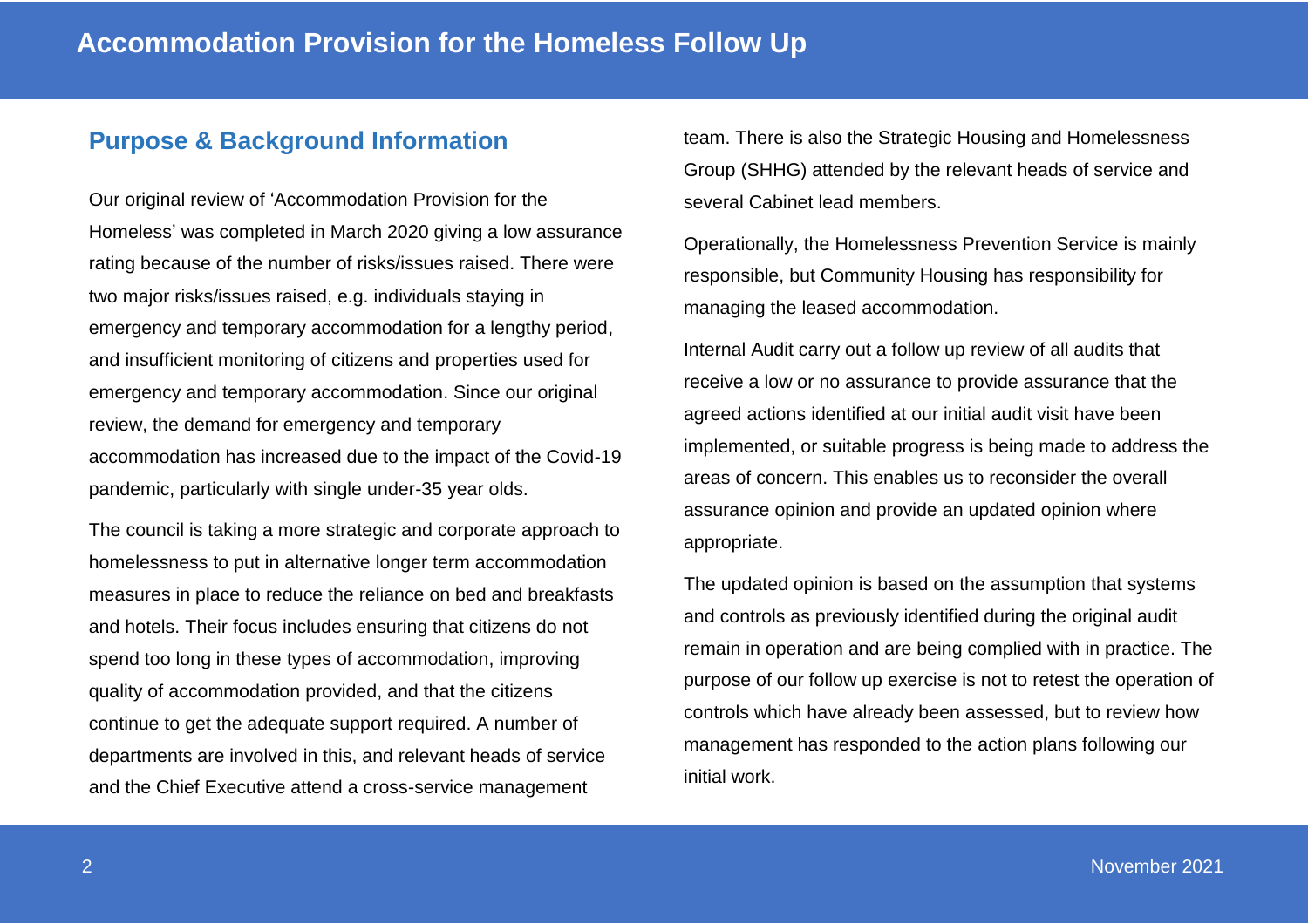#### **Audit Opinion**

Strategically, good progress is being made with improved corporate steer enabling better engagement amongst services to help those impacted by homelessness. The co-ordinated approach by the cross-service management team is pursuing alternative options to minimise the use of emergency and temporary accommodation. This includes accessing Welsh Government funding to purchase a property to provide emergency family accommodation. Some of these additional inhouse accommodation solutions will take time to be delivered, but various other options are also being pursued in consultation with elected members.

Operationally, the pandemic has increased workload and service demands, and staff vacancies continue to impact the Homelessness Prevention Service. Another staffing restructure has been implemented, this time to comply with WG's rapid rehousing model, to provide an early prevention and holistic approach through a multi-disciplinary team. Several new members of staff have received training although a number of existing vacancies remain and has affected continuity.

Sample testing shows some improvements in record-keeping, however, diary notes are not always kept up-to-date, and housing plans are not always in place. There is limited documented guidance, and while some quality assurance checks were initially put in place, these have now stopped since the administrator has left their post. Due to the additional demands on the service and increased caseloads, independent caseload reviews have not been possible as yet.

Management of the responsibility for leased accommodation has transferred to Community Housing, and the service level agreement was being finalised at the conclusion of our review. An accommodation officer has recently been recruited to fill a vacant post resulting from the restructure. They will be responsible for carrying out checks to ensure that the correct documentation is in place, e.g. gas and electrical safety certificates, etc.

A number of areas have progressed since our original review. Strategically, the council demonstrates a commitment to purchasing and/or repurposing of accommodation and the Council awaits further WG guidance on the proposed leasing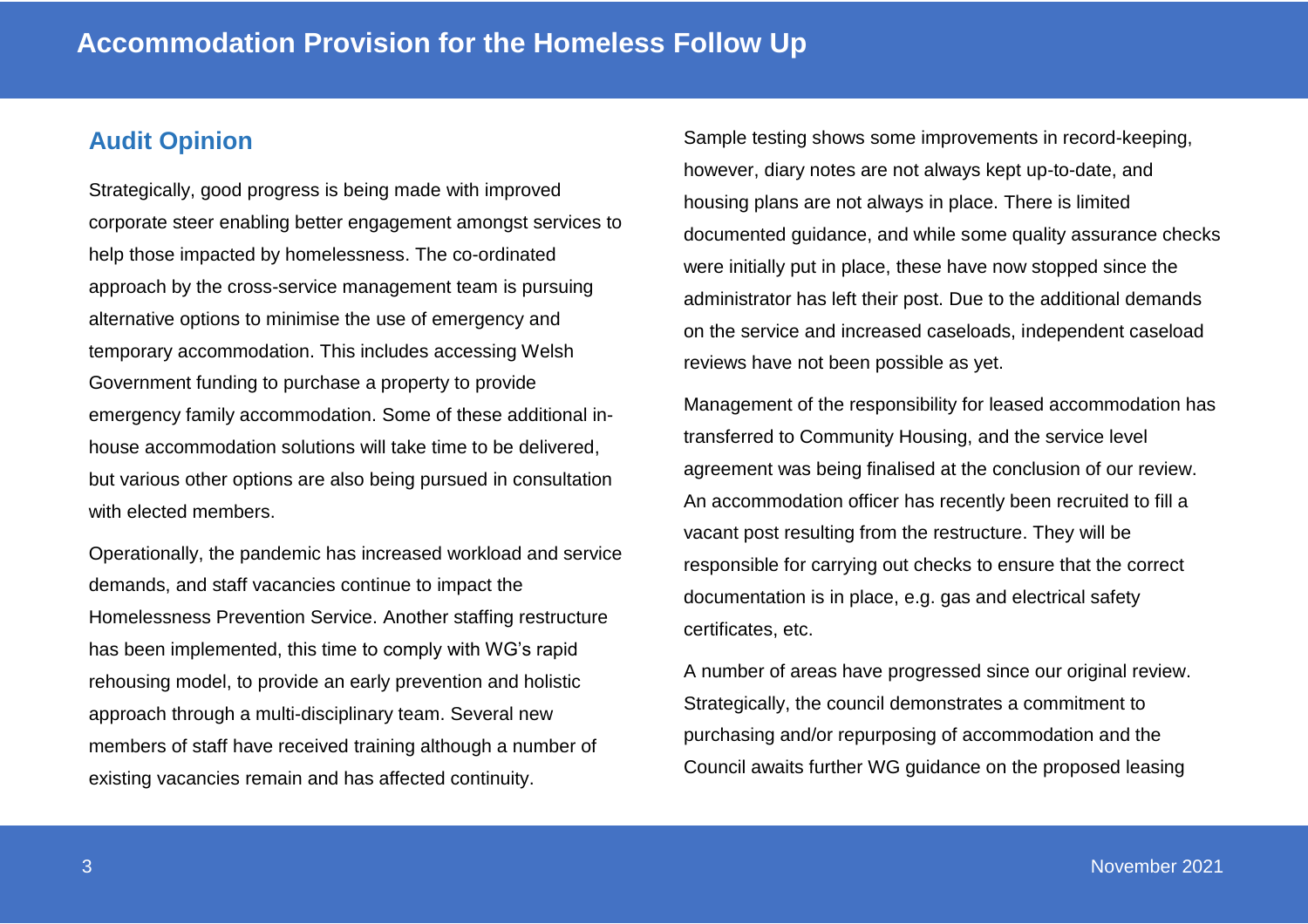scheme. Operationally, actions are taking longer to be delivered than anticipated - the pandemic and the implementation of a new staffing model and staffing vacancies have impacted progress with some key actions.

Following our review, the low assurance rating remains for now as there has yet to be sufficient progress with some of the actions resulting from major risks/issues.

#### **Assurance Rating**

| <b>Audit Opinion</b> | Rating        |
|----------------------|---------------|
| At Final Report      | Low $\bullet$ |
| At First Follow Up   | $Low \bullet$ |

#### **Progress with Implementing Agreed Actions**

| <b>Action Risk</b><br><b>Rating</b> | <b>Actions Fully</b><br>Implemented | <b>Actions Not</b><br>Implemented | <b>Actions Not</b><br><b>Yet Due</b> |
|-------------------------------------|-------------------------------------|-----------------------------------|--------------------------------------|
| Critical $\bullet$                  |                                     |                                   |                                      |
| Major $\bullet$                     |                                     |                                   |                                      |
| Moderate •                          |                                     |                                   |                                      |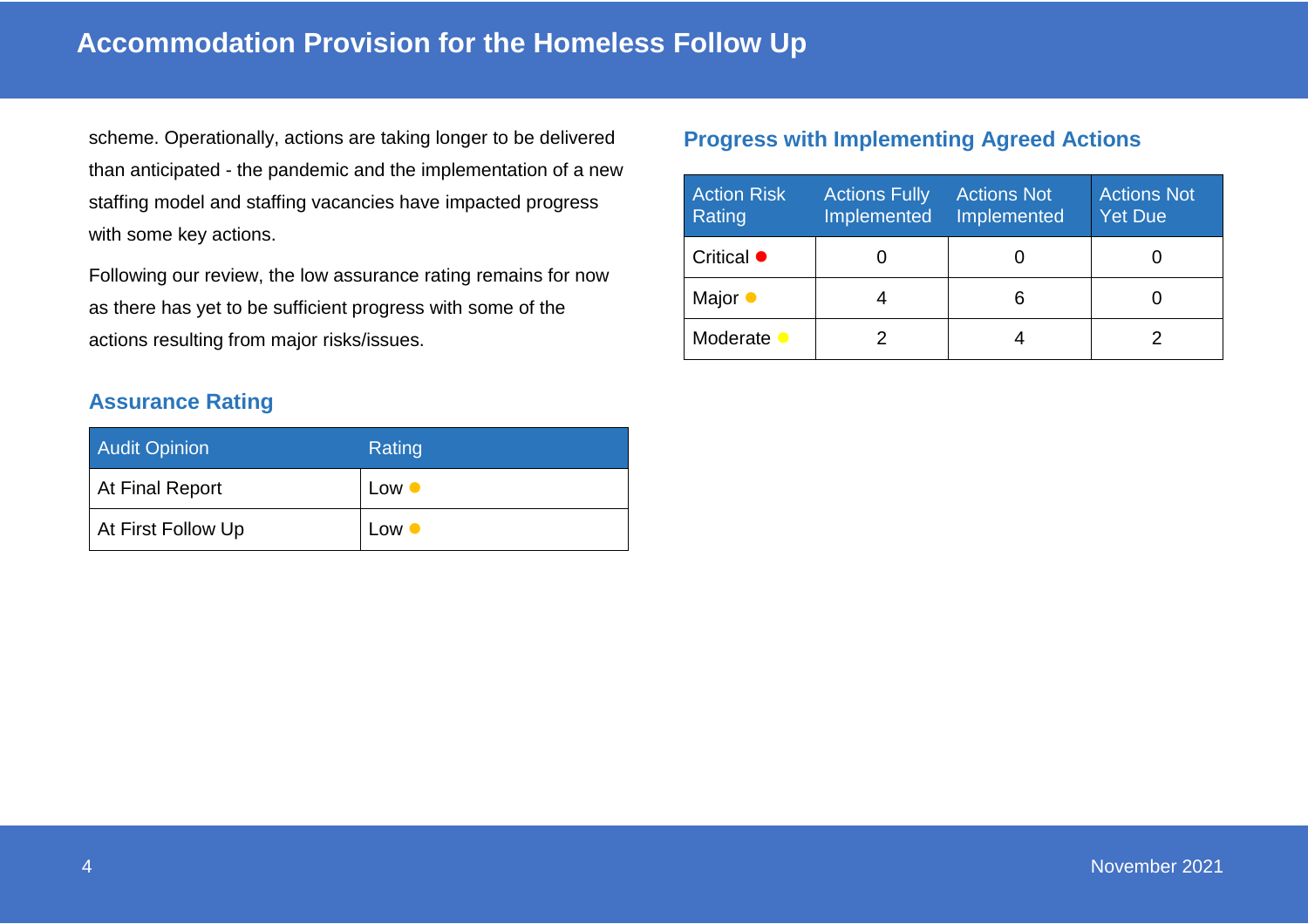| Ref | <b>Agreed Action</b>                                                                                                                                                                                                                                                                                                                                                                                   | <b>Issue &amp; Risk</b>                                                                                                                                                                                                                                                                       | <b>Manager Responsible</b>                                                                                             | <b>Follow Up Status and Comments</b>                                                                                                                                                                                                                                                                                                                                                                                                                                                                                                                                                                                                                                                                                                                                                                                                                                                                                                                                                                                                                                                                                                                              |
|-----|--------------------------------------------------------------------------------------------------------------------------------------------------------------------------------------------------------------------------------------------------------------------------------------------------------------------------------------------------------------------------------------------------------|-----------------------------------------------------------------------------------------------------------------------------------------------------------------------------------------------------------------------------------------------------------------------------------------------|------------------------------------------------------------------------------------------------------------------------|-------------------------------------------------------------------------------------------------------------------------------------------------------------------------------------------------------------------------------------------------------------------------------------------------------------------------------------------------------------------------------------------------------------------------------------------------------------------------------------------------------------------------------------------------------------------------------------------------------------------------------------------------------------------------------------------------------------------------------------------------------------------------------------------------------------------------------------------------------------------------------------------------------------------------------------------------------------------------------------------------------------------------------------------------------------------------------------------------------------------------------------------------------------------|
|     |                                                                                                                                                                                                                                                                                                                                                                                                        |                                                                                                                                                                                                                                                                                               | & Target Date                                                                                                          |                                                                                                                                                                                                                                                                                                                                                                                                                                                                                                                                                                                                                                                                                                                                                                                                                                                                                                                                                                                                                                                                                                                                                                   |
| 1.1 | To implement the<br><b>Welsh Government</b><br>Phase 2 Plan, to<br>embed a rapid<br>rehousing model to<br>reduce the reliance on<br>the long term use of<br>unsuitable emergency<br>and temporary<br>accommodation. This<br>includes purchasing a<br>property to provide<br>emergency family<br>accommodation and<br>the purchasing of a<br>property to provide<br>permanent units of<br>accommodation | Use of emergency and<br>temporary accommodation<br>- Citizens are staying in<br>emergency and temporary<br>accommodation for lengthy<br>periods resulting in<br>significant budgetary<br>pressures, and providers<br>becoming too reliant on the<br>council for this service.<br>Major Risk • | <b>Head of Community</b><br><b>Support Services</b><br>supported by cross-<br>service management<br>team<br>31/03/2021 | <b>Complete</b><br>Both the Principal Manager (Support<br>Services) and the Housing Development<br>Manager confirmed that while the Phase 2<br>Plan has been implemented, the reliance on<br>emergency and temporary accommodation<br>has not yet reduced. However, the use of<br>emergency and temporary accommodation<br>will continue to remain part of the Council's<br>approach, but the intention is to limit the<br>amount of time a citizen will spend there.<br>The Covid-19 pandemic has further increased<br>demand for accommodation, and it was<br>recognised that some of the alternative<br>solutions would take time to be delivered.<br>However, sufficient progress is being made<br>with this action. The cross-service<br>management team consisting of four heads of<br>service and the Chief Executive continues to<br>meet regularly to provide a co-ordinated<br>corporate response. Designated resource has<br>been allocated, including the Housing<br>Development Manager, to pursue alternative<br>accommodation options. This includes the<br>recent purchase of a property through Welsh<br>Government funding to provide emergency |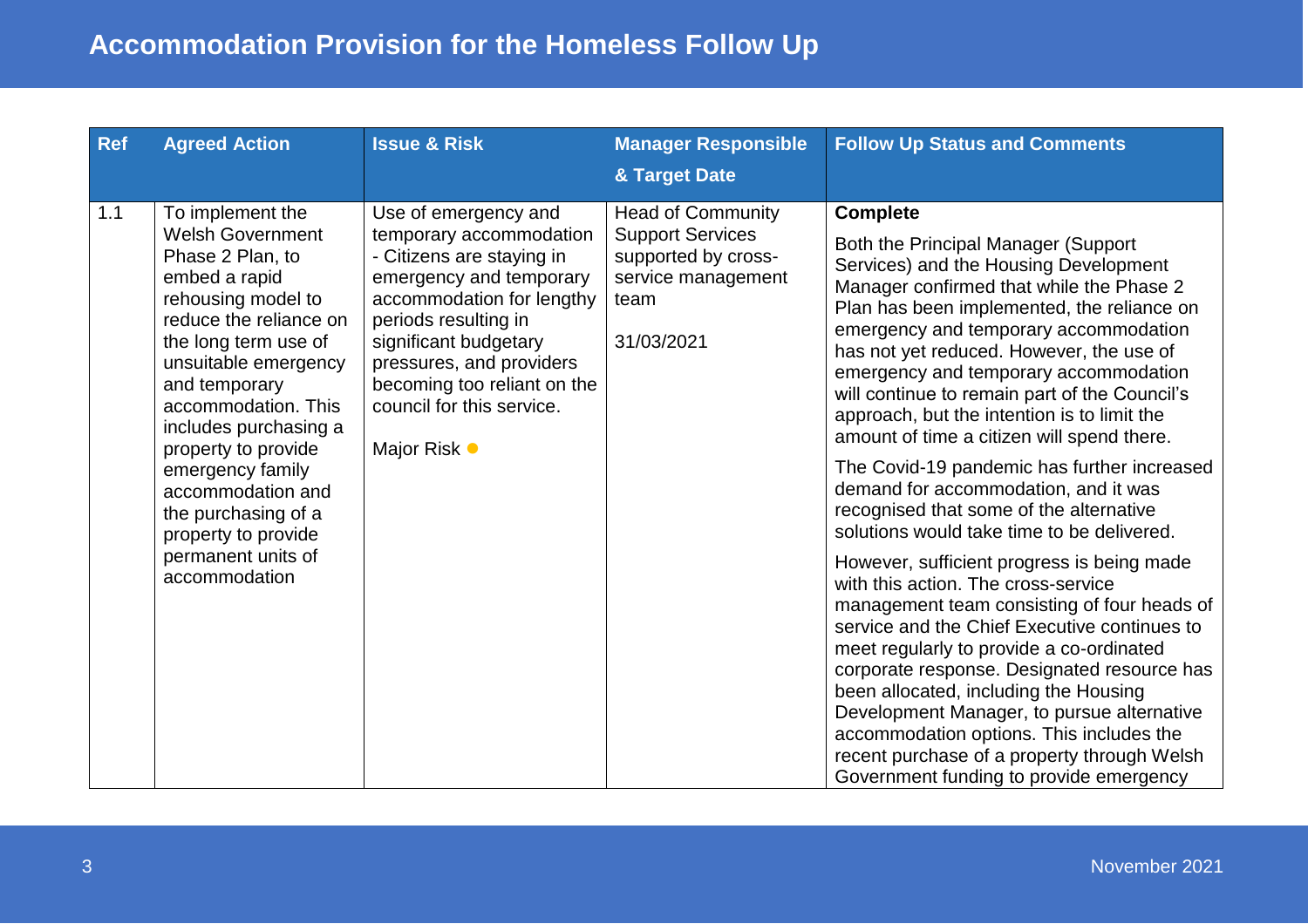|     |                                                                                                                                                                                              |                                                                                                                                                                                                                   |                                                                                       | accommodation for families. The property<br>needs renovation, but it is hoped that it will be<br>available from Spring 2022.                                                                                                                                                                                      |
|-----|----------------------------------------------------------------------------------------------------------------------------------------------------------------------------------------------|-------------------------------------------------------------------------------------------------------------------------------------------------------------------------------------------------------------------|---------------------------------------------------------------------------------------|-------------------------------------------------------------------------------------------------------------------------------------------------------------------------------------------------------------------------------------------------------------------------------------------------------------------|
|     |                                                                                                                                                                                              |                                                                                                                                                                                                                   |                                                                                       | Another larger property is also under<br>consideration, and a draft framework<br>documented for pursuing further properties. It<br>has been discussed at Cabinet Briefing and<br>at Rhyl Member Area Group, and will go to<br>Cabinet for approval after being taken to<br>Partnership Scrutiny in December 2021. |
|     |                                                                                                                                                                                              |                                                                                                                                                                                                                   |                                                                                       | Elected members have been consulted on<br>other potential options for accommodating<br>homeless citizens, with a further workshop<br>currently being arranged.                                                                                                                                                    |
|     |                                                                                                                                                                                              |                                                                                                                                                                                                                   |                                                                                       | Welsh Government are currently consulting<br>on their proposed action plan to end<br>homelessness (2021-2026) and the<br>expectation is to permanently accommodate<br>so solutions are currently being explored<br>around this.                                                                                   |
| 1.2 | To carry on working<br>with Community<br>Housing and<br><b>Registered Social</b><br>Landlords (RSLs)<br>whilst Single Access<br>Route To Housing<br>(SARTH) allocations<br>are suspended, to | Use of emergency and<br>temporary accommodation<br>- Citizens are staying in<br>emergency and temporary<br>accommodation for lengthy<br>periods resulting in<br>significant budgetary<br>pressures, and providers | <b>Lead Officer Community</b><br>Housing /Service<br><b>Manager CSS</b><br>31/03/2021 | <b>Complete</b><br>New WG guidance is also expected on<br>allocations. The SARTH allocations policy<br>continues to be amended to allow for direct<br>lets. This is discussed regularly during the<br>SARTH Partnership meetings where 30% of<br>properties have been direct let, which                           |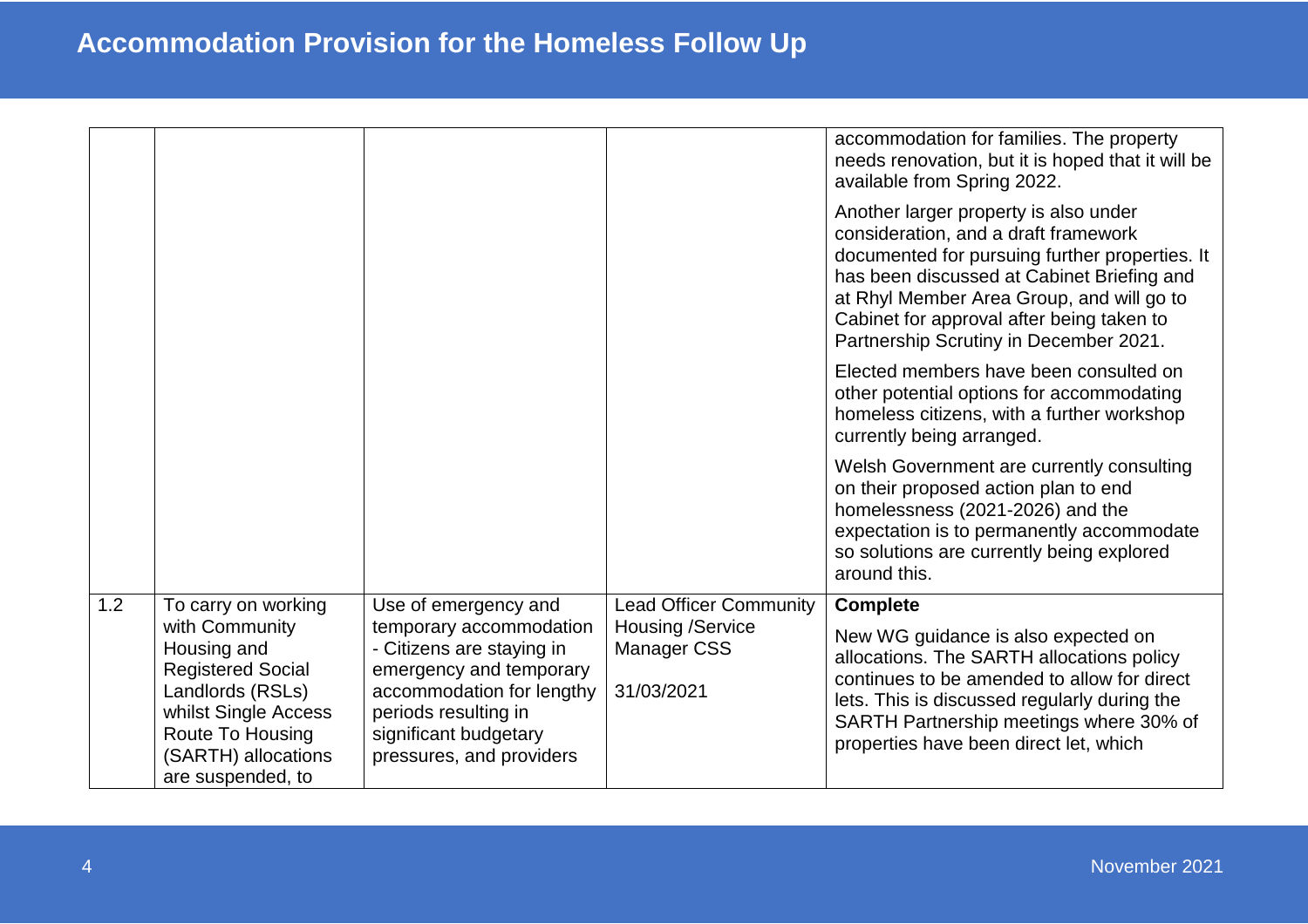|     | permanently<br>accommodate a<br>number of homeless<br>households from<br>emergency<br>accommodation.                                                    | becoming too reliant on the<br>council for this service.<br>Major Risk •                                                                                                                                                                                                                      |                                                                                                           | equates to 90 households that have been<br>permanently accommodated.                                                                                                                                                                                                                                                                                                                                                                                                                                                                                                                                                                                                                                                                |
|-----|---------------------------------------------------------------------------------------------------------------------------------------------------------|-----------------------------------------------------------------------------------------------------------------------------------------------------------------------------------------------------------------------------------------------------------------------------------------------|-----------------------------------------------------------------------------------------------------------|-------------------------------------------------------------------------------------------------------------------------------------------------------------------------------------------------------------------------------------------------------------------------------------------------------------------------------------------------------------------------------------------------------------------------------------------------------------------------------------------------------------------------------------------------------------------------------------------------------------------------------------------------------------------------------------------------------------------------------------|
| 1.3 | To convert existing<br>leased properties from<br>community housing to<br>permanent tenancies<br>for 11 households,<br>thus ending<br>homelessness duty. | Use of emergency and<br>temporary accommodation<br>- Citizens are staying in<br>emergency and temporary<br>accommodation for lengthy<br>periods resulting in<br>significant budgetary<br>pressures, and providers<br>becoming too reliant on the<br>council for this service.<br>Major Risk • | <b>Lead Officer Community</b><br>Housing<br>31/12/2020                                                    | In Progress - Revised Date 31/12/2021<br>The temporary accommodation officers have<br>moved across to Community Housing from<br><b>Community Support Services (CSS).</b><br>Tenancies are reviewed monthly to ascertain<br>if properties can be converted to a permanent<br>tenancy, but progress with this action has<br>been impacted by the Covid-19 pandemic<br>because of staff capacity, so other areas such<br>as direct lets were prioritised.<br>Currently, only 10 households can be<br>converted to permanent tenancies, and one<br>has been completed. Housing officers have<br>recently had training to enable them to do<br>allocations in this area, so it is hoped the<br>remaining ones will be converted shortly. |
| 1.4 | To implement the<br><b>Welsh Government</b><br><b>Private Rented Sector</b><br>(PRS) Leasing<br>Scheme and secure 33<br>properties to<br>permanently    | Use of emergency and<br>temporary accommodation<br>- Citizens are staying in<br>emergency and temporary<br>accommodation for lengthy<br>periods resulting in<br>significant budgetary<br>pressures, and providers                                                                             | Service Manager CSS/<br><b>Lead Officer Community</b><br>Housing<br>31/03/2021 and ongoing<br>for 5 years | In Progress - Revised Date 31/03/2022<br>The Principal Manager (Support Services)<br>advised that the Covid-19 pandemic impacted<br>the Private Rented Sector, Welsh<br>Government have now made changes to the<br>scheme, and local authorities are awaiting<br>further guidance on the new scheme being                                                                                                                                                                                                                                                                                                                                                                                                                           |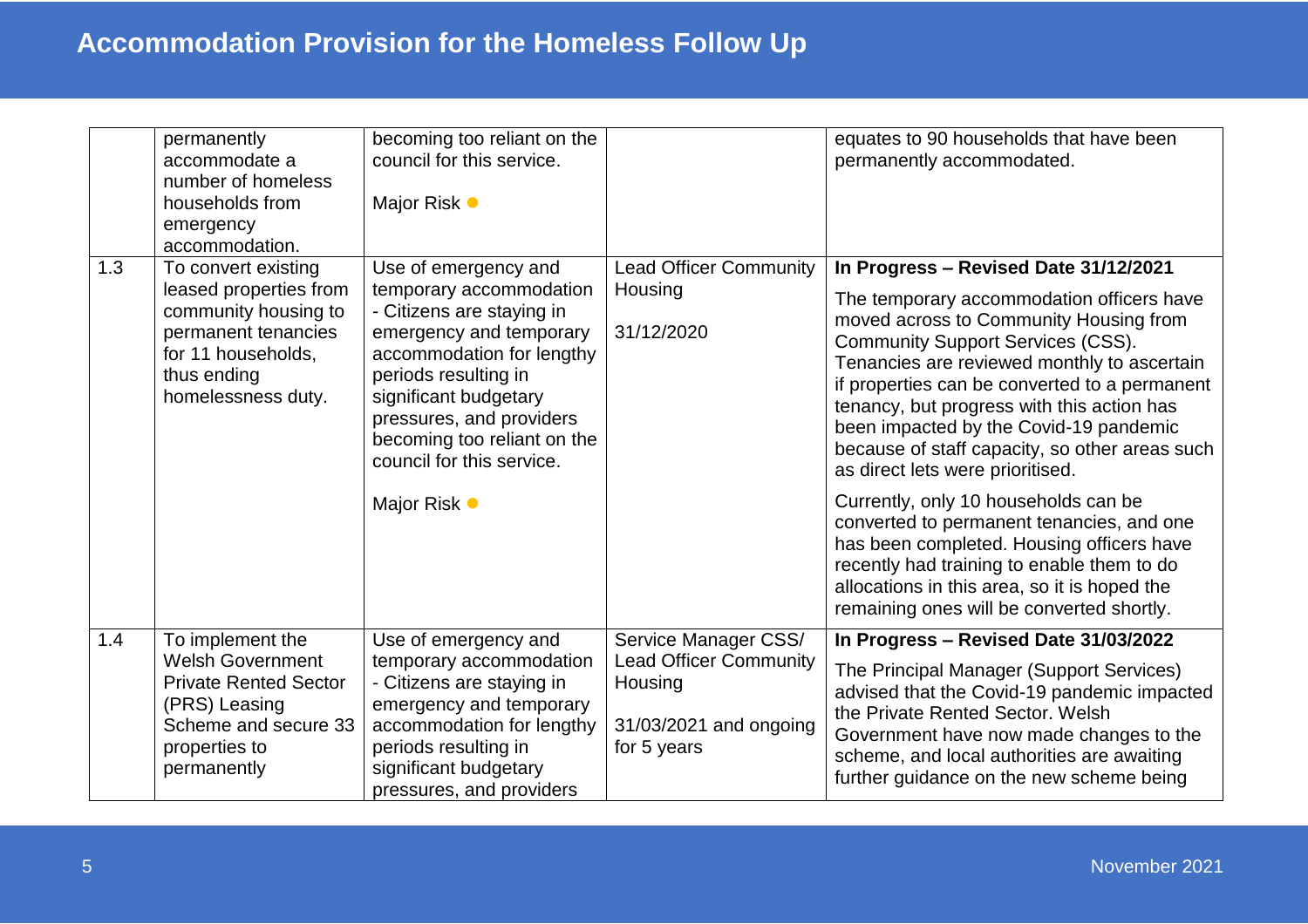|     | accommodate<br>homeless households.                                                                                                                                                                                      | becoming too reliant on the<br>council for this service.<br>Major Risk •                                                                                                                                                                                                                      |                                                                                                         | launched nationally. An expression of interest<br>form will need to be submitted as previously<br>Conwy managed the scheme on behalf of<br>Denbighshire.                                                                                                                                                                                                                                                                                                                                                                                                                                                                                                                                                                                                                                                                                                                                                                                                                                                             |
|-----|--------------------------------------------------------------------------------------------------------------------------------------------------------------------------------------------------------------------------|-----------------------------------------------------------------------------------------------------------------------------------------------------------------------------------------------------------------------------------------------------------------------------------------------|---------------------------------------------------------------------------------------------------------|----------------------------------------------------------------------------------------------------------------------------------------------------------------------------------------------------------------------------------------------------------------------------------------------------------------------------------------------------------------------------------------------------------------------------------------------------------------------------------------------------------------------------------------------------------------------------------------------------------------------------------------------------------------------------------------------------------------------------------------------------------------------------------------------------------------------------------------------------------------------------------------------------------------------------------------------------------------------------------------------------------------------|
| 1.5 | To complete a needs<br>assessment for every<br>homeless household in<br>emergency<br>accommodation to<br>determine the level of<br>support required and<br>agree their individual<br>housing plan, as<br>required by WG. | Use of emergency and<br>temporary accommodation<br>- Citizens are staying in<br>emergency and temporary<br>accommodation for lengthy<br>periods resulting in<br>significant budgetary<br>pressures, and providers<br>becoming too reliant on the<br>council for this service.<br>Major Risk • | <b>Service Manager CSS</b><br>31/03/2021 and ongoing<br>for any new household<br>presenting as homeless | In Progress - Revised Date - Ongoing<br>A staff restructure was undertaken in the<br>homelessness team that introduced the roles<br>of Homelessness Support Practitioners. Part<br>of their role is to conduct a multi-disciplinary<br>assessment using a 'What Matters' approach<br>to focus on the citizen's outcomes rather than<br>just their housing needs.<br>The Housing Prevention Officer (HPOs)<br>element of the staffing structure, responsible<br>for carrying out the homeless assessment,<br>has been impacted as there has been a lot of<br>new staff to recruit and train.<br>Sample testing of eight homeless citizens<br>identified improvement since our original<br>review:<br>All had a homeless assessment<br>$\bullet$<br>documented<br><b>Evidence of 'What Matters'</b><br>conversations.<br>All had key documentation, e.g. letters<br>$\bullet$<br>detailing duty, or discharge letters<br>where applicable.<br>Inconsistent in terms of updating diary<br>notes, e.g. some had not been |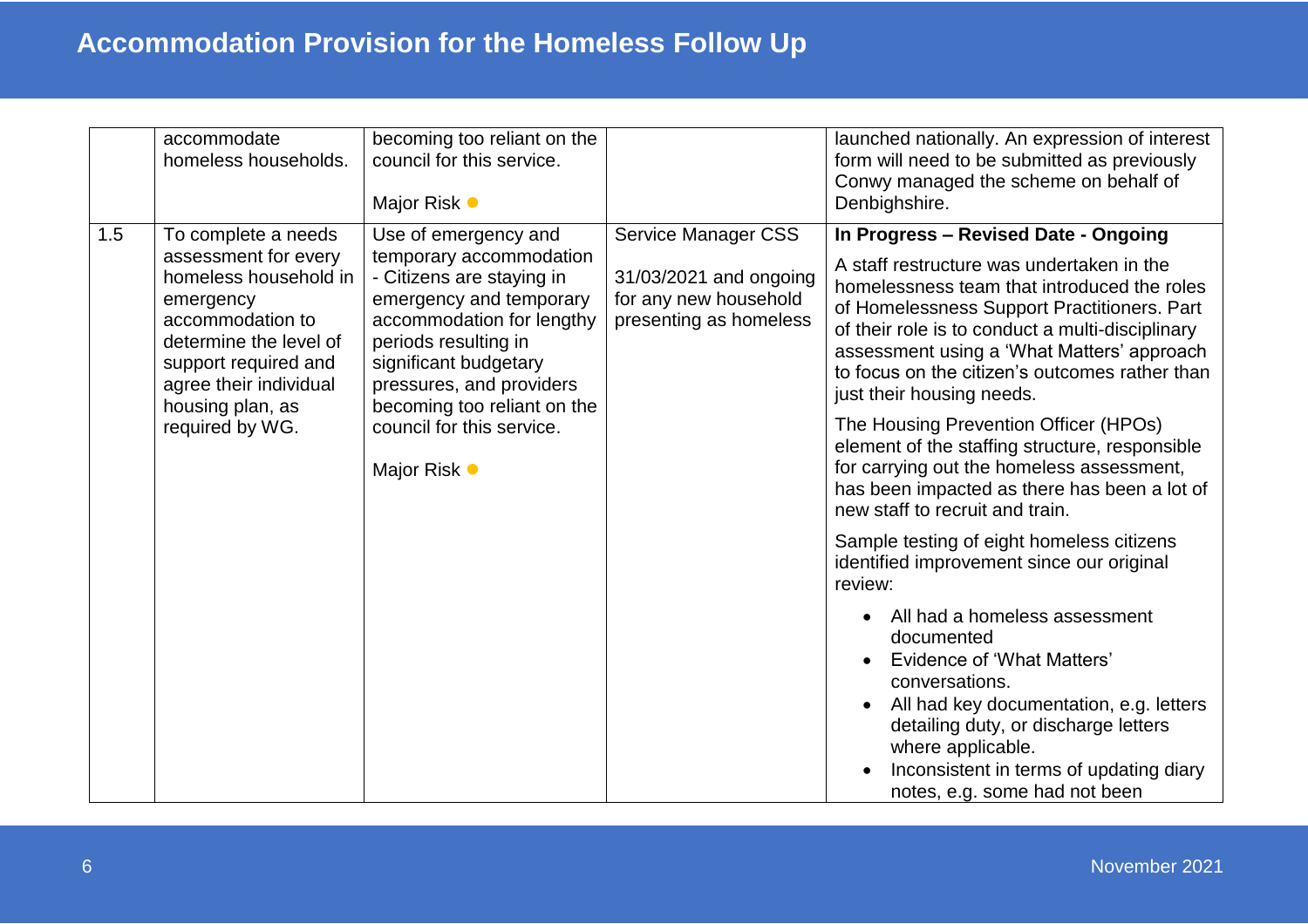|     |                                                                                                |                                                                                                              |                                                      | updated since May 2021, or did not<br>provide a clear audit trail.<br>Only one had a completed housing<br>plan, and this did not provide dates<br>when the actions will be reviewed.                                                                                                                                                                                                                                               |
|-----|------------------------------------------------------------------------------------------------|--------------------------------------------------------------------------------------------------------------|------------------------------------------------------|------------------------------------------------------------------------------------------------------------------------------------------------------------------------------------------------------------------------------------------------------------------------------------------------------------------------------------------------------------------------------------------------------------------------------------|
|     |                                                                                                |                                                                                                              |                                                      | We were advised that housing assessments<br>are generally carried out over the phone with<br>the citizen, with the intention that the housing<br>plan would be completed in person at a later<br>date. There was a lack of clarity over who<br>would do this, but it has been confirmed that<br>HPOs will now carry out this role for new<br>cases. However, clarification is needed about<br>completing those for existing cases. |
| 1.6 | To continue to improve                                                                         | Use of emergency and                                                                                         | Service Manager CSS/                                 | <b>Complete</b>                                                                                                                                                                                                                                                                                                                                                                                                                    |
|     | prevention services to<br>those households at<br>risk of homelessness<br>through close working | temporary accommodation<br>- Citizens are staying in<br>emergency and temporary<br>accommodation for lengthy | <b>Procurement Business</b><br>Partner<br>30/06/2021 | The Principal Manager (Support Services)<br>confirmed that close working with other<br>organisations is taking place, particularly with                                                                                                                                                                                                                                                                                            |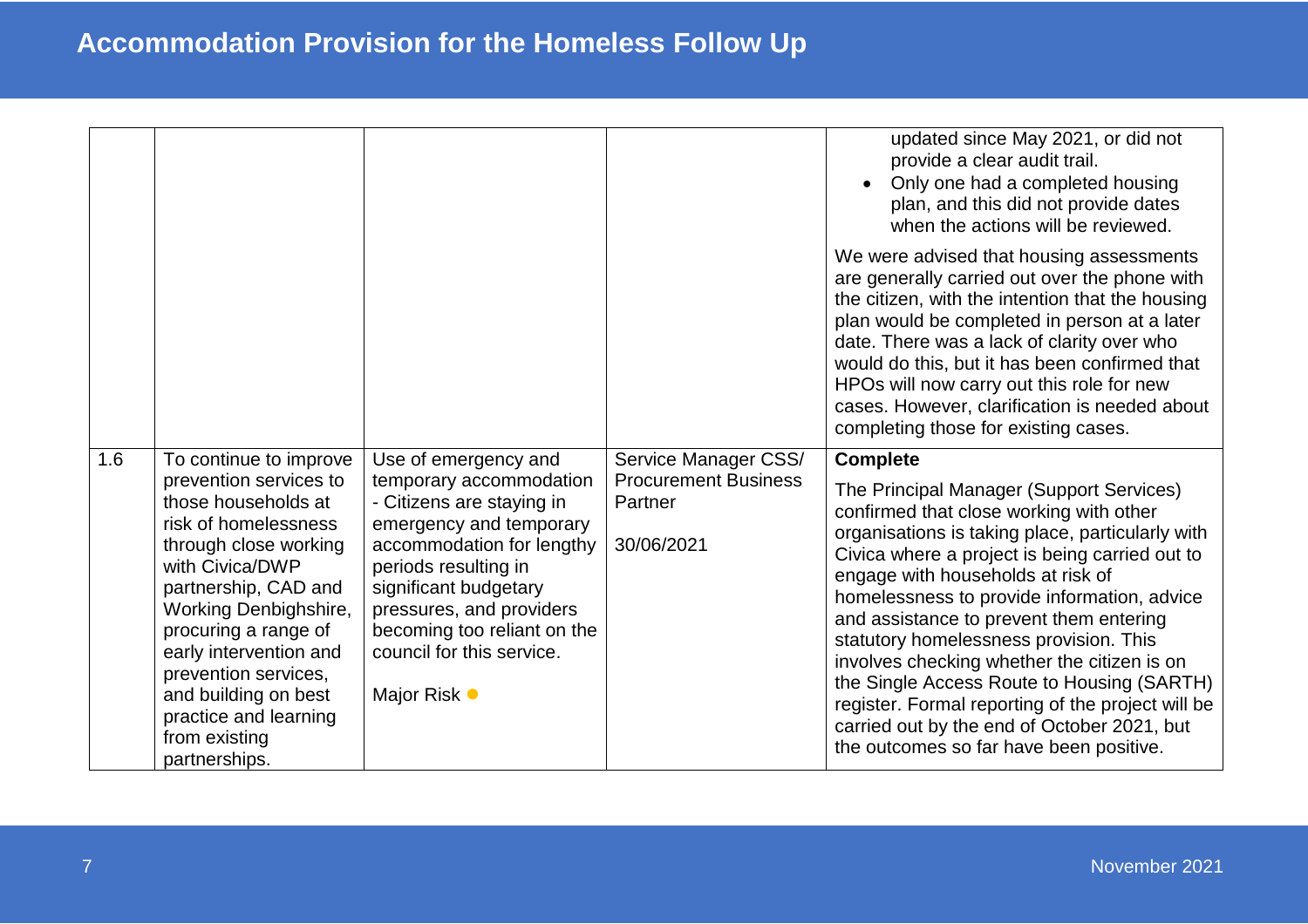|     |                                                                                                                                                                                                                                                                                |                                                                                                                                                                                                                                                                                                                                                                                            |                                                                               | An Early Intervention project has recently<br>been approved, and a procurement exercise<br>is now being undertaken for providers to<br>tender for the management of a model of<br>early homelessness prevention.                                                                                                                                                                                                                                                                                                                                                      |
|-----|--------------------------------------------------------------------------------------------------------------------------------------------------------------------------------------------------------------------------------------------------------------------------------|--------------------------------------------------------------------------------------------------------------------------------------------------------------------------------------------------------------------------------------------------------------------------------------------------------------------------------------------------------------------------------------------|-------------------------------------------------------------------------------|-----------------------------------------------------------------------------------------------------------------------------------------------------------------------------------------------------------------------------------------------------------------------------------------------------------------------------------------------------------------------------------------------------------------------------------------------------------------------------------------------------------------------------------------------------------------------|
| 1.7 | To amalgamate the<br><b>Strategic</b><br>Homelessness Plan<br>and WG action plan<br>into one document to<br>be monitored by the<br><b>Strategic</b><br>Homelessness and<br>Housing Group.                                                                                      | Use of emergency and<br>temporary accommodation<br>- Citizens are staying in<br>emergency and temporary<br>accommodation for lengthy<br>periods resulting in<br>significant budgetary<br>pressures, and providers<br>becoming too reliant on the<br>council for this service.<br>Major Risk ●                                                                                              | <b>Principal Manager CSS</b><br>30/11/2020                                    | <b>Complete</b><br>The homelessness action plan and audit<br>action plan were fully incorporated into the<br>revised Homelessness and Housing Strategy<br>document during 2020. Progress with the<br>plan is monitored by the Strategic<br>Homelessness and Housing Group.                                                                                                                                                                                                                                                                                            |
| 2.1 | To contract out the<br>management of all<br>private rented sector<br>leased properties to<br>ensure effective<br>property management<br>including all<br>certification and<br>compliance with the<br>Minimum Energy<br><b>Efficiency Standards</b><br>and Rent Smart<br>Wales. | Insufficient Monitoring -<br>There is a risk that<br>accommodation used is no<br>longer suitable, is either<br>not being used or used<br>inappropriately, and the<br>welfare of the citizen is not<br>adequately monitored. A<br>lack of monitoring could<br>result in staff not<br>complying with the<br>Housing Act (Wales) 2014,<br>or there is insufficient<br>evidence why support is | Service Manager CSS<br><b>Lead Officer Community</b><br>Housing<br>30/06/2021 | In Progress - Revised Date 31/12/2021<br>Community Housing recently took over<br>responsibility for the management of leased<br>properties provided to the homeless. The<br>Service Level Agreement between Housing<br>and CSS is almost complete.<br>Two temporary accommodation officers<br>moved across from Community Support<br>Services (CSS), but another post was vacant,<br>and has only recently been filled. This has<br>impacted progress with carrying out the<br>required checks to confirm compliance. As a<br>result, we did not carry out any sample |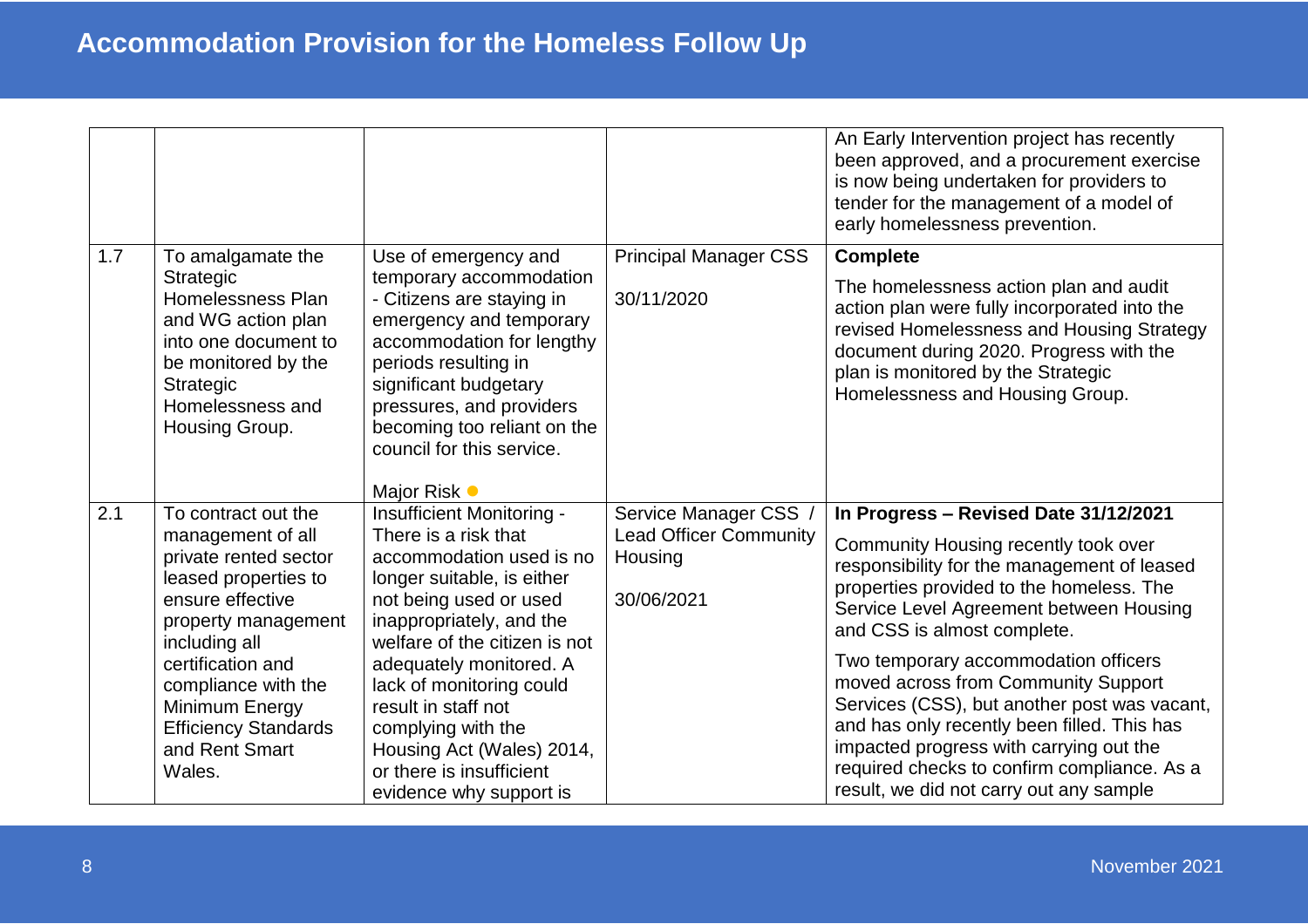|     |                                                                                                                                                                                                                                                                                                    | being provided to the<br>citizen<br>Major Risk •                                                                                                                                                                                                                                                                                                                                                                    |                                       | testing, but we were advised at the<br>conclusion of our review, that of 89<br>properties, there are 16 up-to-date gas<br>certificates that have not been received from<br>ten landlords. Processes are in place to<br>monitor, and take action where necessary,<br>along with reviewing other certification, e.g.<br>Rent Smart Wales compliance.                                                                                                                                                                                                                                                                      |
|-----|----------------------------------------------------------------------------------------------------------------------------------------------------------------------------------------------------------------------------------------------------------------------------------------------------|---------------------------------------------------------------------------------------------------------------------------------------------------------------------------------------------------------------------------------------------------------------------------------------------------------------------------------------------------------------------------------------------------------------------|---------------------------------------|-------------------------------------------------------------------------------------------------------------------------------------------------------------------------------------------------------------------------------------------------------------------------------------------------------------------------------------------------------------------------------------------------------------------------------------------------------------------------------------------------------------------------------------------------------------------------------------------------------------------------|
| 2.2 | weekly caseload<br>reviews that the Team<br>Leaders / Manager<br>carry out with the<br><b>Homeless Prevention</b><br>Officers and a weekly<br>quality monitoring<br>check has been put in<br>place to monitor the<br>activity to permanently<br>accommodate those in<br>emergency<br>accommodation | Insufficient Monitoring -<br>There is a risk that<br>accommodation used is no<br>longer suitable, is either<br>not being used or used<br>inappropriately, and the<br>welfare of the citizen is not<br>adequately monitored. A<br>lack of monitoring could<br>result in staff not<br>complying with the<br>Housing Act (Wales) 2014,<br>or there is insufficient<br>evidence why support is<br>being provided to the | <b>Service Manager CSS</b><br>Ongoing | In Progress - Revised Date Ongoing<br>A Homeless Prevention Administrator carried<br>out various quality assurance checks of<br>accommodation and homeless prevention<br>that included monitoring SARTH referrals,<br>and contact with other providers, e.g. support<br>workers, Working Denbighshire. This was<br>monitored weekly and reported to managers.<br>However, the employee has recently left, and<br>this monitoring has lapsed.<br>During sample testing, we did not always see<br>evidence of regular welfare checks on<br>citizens, or regular checks of the<br>accommodation being provided. The Senior |
|     |                                                                                                                                                                                                                                                                                                    | citizen<br>Major Risk ●                                                                                                                                                                                                                                                                                                                                                                                             |                                       | Prevention Officer explained that room<br>inspections have stopped because of the<br>Covid-19 pandemic. Instead, staff base<br>themselves in the emergency accommodation<br>to carry out welfare checks and should be<br>recording the outcome on Open Housing.                                                                                                                                                                                                                                                                                                                                                         |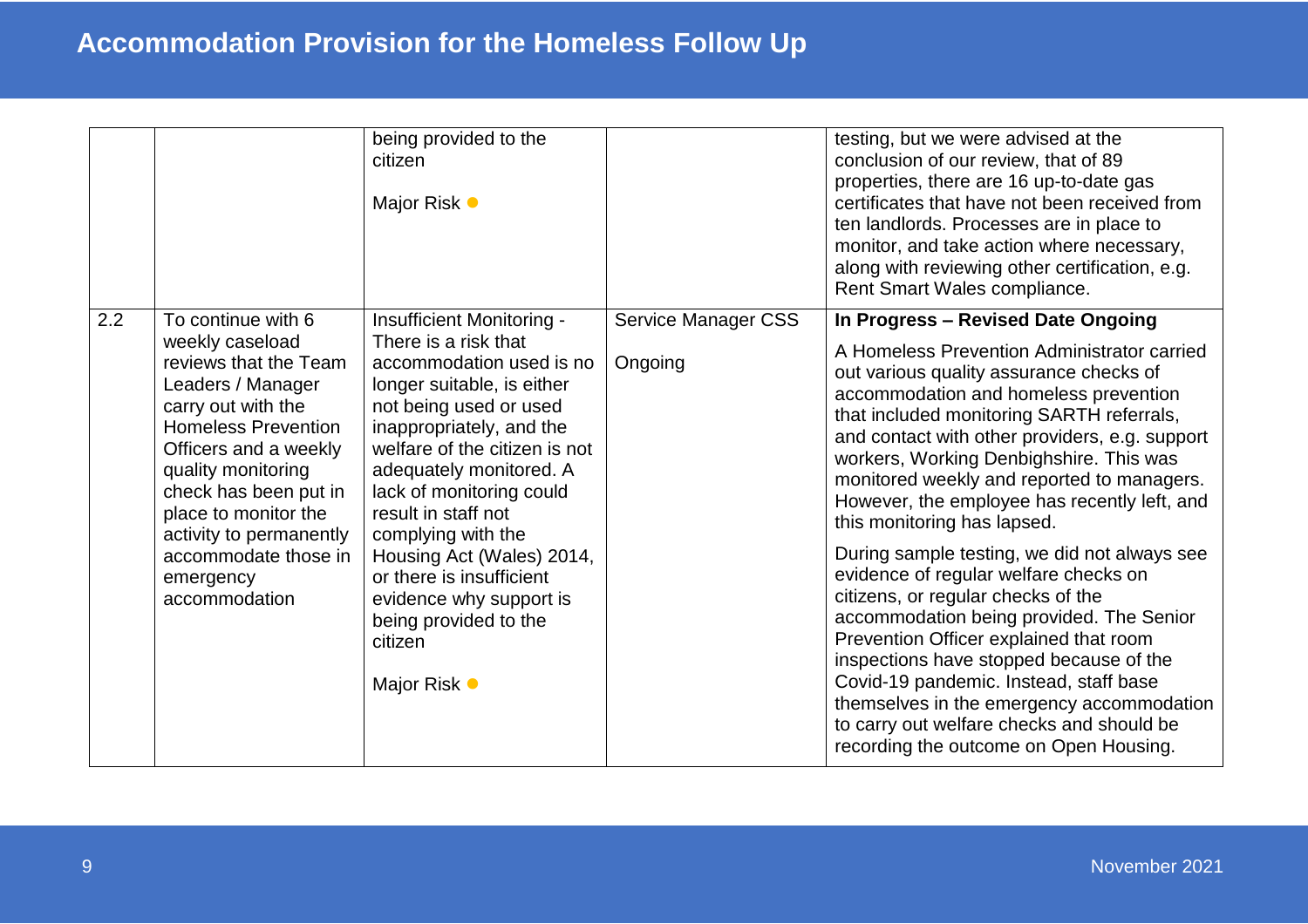| 2.3 | To develop and embed                                                                                                                                                                                                                                                               | Insufficient Monitoring -                                                                                                                                                                                                                                                                                                                                                                                         | <b>Service Manager CSS</b> | In Progress - Revised Date 31/12/2021                                                                                                                                                                                                                                                                                                                                                                                                                                                                               |
|-----|------------------------------------------------------------------------------------------------------------------------------------------------------------------------------------------------------------------------------------------------------------------------------------|-------------------------------------------------------------------------------------------------------------------------------------------------------------------------------------------------------------------------------------------------------------------------------------------------------------------------------------------------------------------------------------------------------------------|----------------------------|---------------------------------------------------------------------------------------------------------------------------------------------------------------------------------------------------------------------------------------------------------------------------------------------------------------------------------------------------------------------------------------------------------------------------------------------------------------------------------------------------------------------|
|     | performance and<br>quality monitoring for<br>all initiatives to secure<br>accommodation for<br>homeless households,<br>e.g. PRS Leasing<br>Scheme and DCC<br>Landlord Offer.                                                                                                       | There is a risk that<br>accommodation used is no<br>longer suitable, is either<br>not being used or used<br>inappropriately, and the<br>welfare of the citizen is not<br>adequately monitored. A<br>lack of monitoring could<br>result in staff not<br>complying with the<br>Housing Act (Wales) 2014,<br>or there is insufficient<br>evidence why support is<br>being provided to the<br>citizen<br>Major Risk • | 30/09/2021                 | Community Housing have a performance<br>dashboard that now incorporates the leased<br>properties. This includes monitoring the<br>number of properties, the days spent in<br>leased accommodation, and the rents<br>recovered.<br>However, other quality monitoring is not fully<br>embedded, e.g. review of homeless cases.<br>While SARTH referrals have been monitored<br>by the homeless prevention team, the person<br>responsible has recently left their post, so<br>these checks have not been carried out. |
| 3.1 | To develop written                                                                                                                                                                                                                                                                 | Documented guidance for                                                                                                                                                                                                                                                                                                                                                                                           | Service Manager CSS        | <b>Action Not Yet Due</b>                                                                                                                                                                                                                                                                                                                                                                                                                                                                                           |
|     | procedures and<br>guidance based on the<br>new Rapid Rehousing<br>Model, Welsh<br>Government is wanting<br>every Local Authority<br>to implement by March<br>2022. As new practice<br>is embedded guidance<br>and processes will be<br>developed to support<br>the implementation. | key processes - Without<br>written procedures or<br>guidance, staff may not be<br>clear of their duties and<br>carry out processes<br>inconsistently, which could<br>lead to non-compliance<br>with legislation<br>Moderate Risk <b>O</b>                                                                                                                                                                         | 31/03/2022                 | Welsh Government released a paper during<br>June 2021, but awaiting further guidance to<br>be issued by them.                                                                                                                                                                                                                                                                                                                                                                                                       |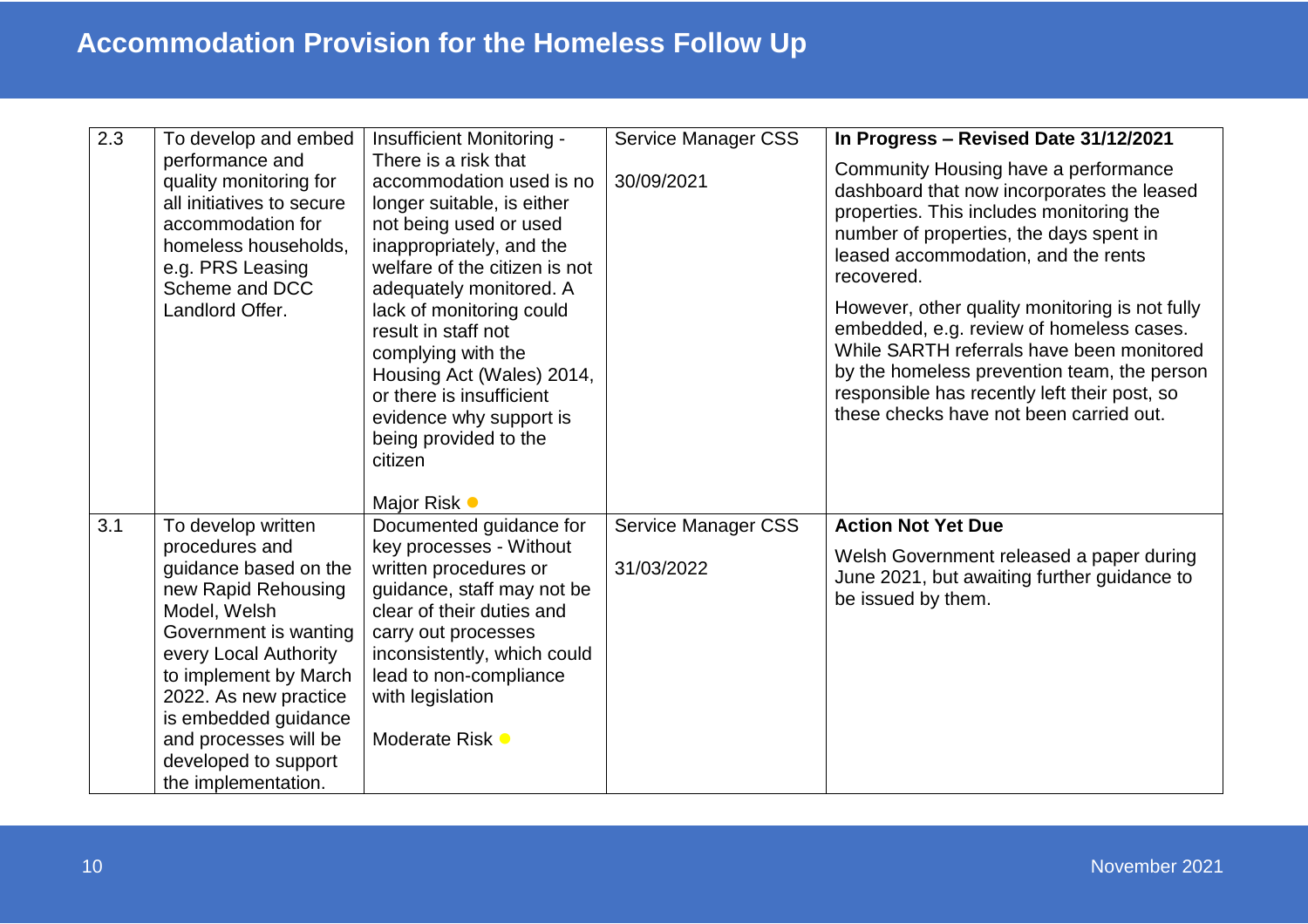| 3.2 | To conduct a full<br>review of every role<br>within the<br><b>Homelessness</b><br><b>Prevention Team in</b><br>line with the new<br>delivery model.                                                                                                                                                                                          | Documented guidance for<br>key processes - Without<br>written procedures or<br>guidance, staff may not be<br>clear of their duties and<br>carry out processes<br>inconsistently, which could<br>lead to non-compliance | <b>Service Manager CSS</b><br>31/03/2021 | <b>Complete</b><br>A staff restructure has been undertaken in the<br>homeless team to provide an early<br>intervention and prevention model to support<br>those at risk of homelessness. The aim is for<br>the team to be multi-disciplinary providing a<br>wide range of support, e.g. substance misuse<br>and mental health issues. |
|-----|----------------------------------------------------------------------------------------------------------------------------------------------------------------------------------------------------------------------------------------------------------------------------------------------------------------------------------------------|------------------------------------------------------------------------------------------------------------------------------------------------------------------------------------------------------------------------|------------------------------------------|---------------------------------------------------------------------------------------------------------------------------------------------------------------------------------------------------------------------------------------------------------------------------------------------------------------------------------------|
|     |                                                                                                                                                                                                                                                                                                                                              | with legislation<br>Moderate Risk C                                                                                                                                                                                    |                                          |                                                                                                                                                                                                                                                                                                                                       |
| 4.1 | To implement a                                                                                                                                                                                                                                                                                                                               | Declaration of personal                                                                                                                                                                                                | <b>Service Manager CSS</b>               | In Progress - Revised Date 31/12/2021                                                                                                                                                                                                                                                                                                 |
|     | procedure whereby<br>any personal interest<br>or potential conflict of<br>interest is declared by<br>all staff working in the<br>homelessness service,<br>including working with<br>or having access to a<br>close family member<br>or ex-member of staff's<br>personal information,<br>in-line with Corporate<br>Policies and<br>Procedures | and business interests -<br>There is a risk that<br>conflicts of interest are not<br>being managed as not all<br>staff are declaring a<br>personal or business<br>interests<br>Moderate Risk •                         | 30/11/2020                               | Initial advice was obtained on the content of<br>the declaration of interest form. However, no<br>further progress has been made since due to<br>the staff restructure and other priorities.                                                                                                                                          |
| 5.1 | To engage with the<br><b>ICT Business Partner</b><br>to review which system<br>would work best for<br>homelessness record                                                                                                                                                                                                                    | Key management<br>information / audit trail -<br>Without recording key<br>information, there is a lack<br>of evidence to demonstrate                                                                                   | <b>Service Manager CSS</b><br>31/07/2021 | <b>Complete</b><br>Discussions have been had with regards to<br>the best system to use, but not finalised due                                                                                                                                                                                                                         |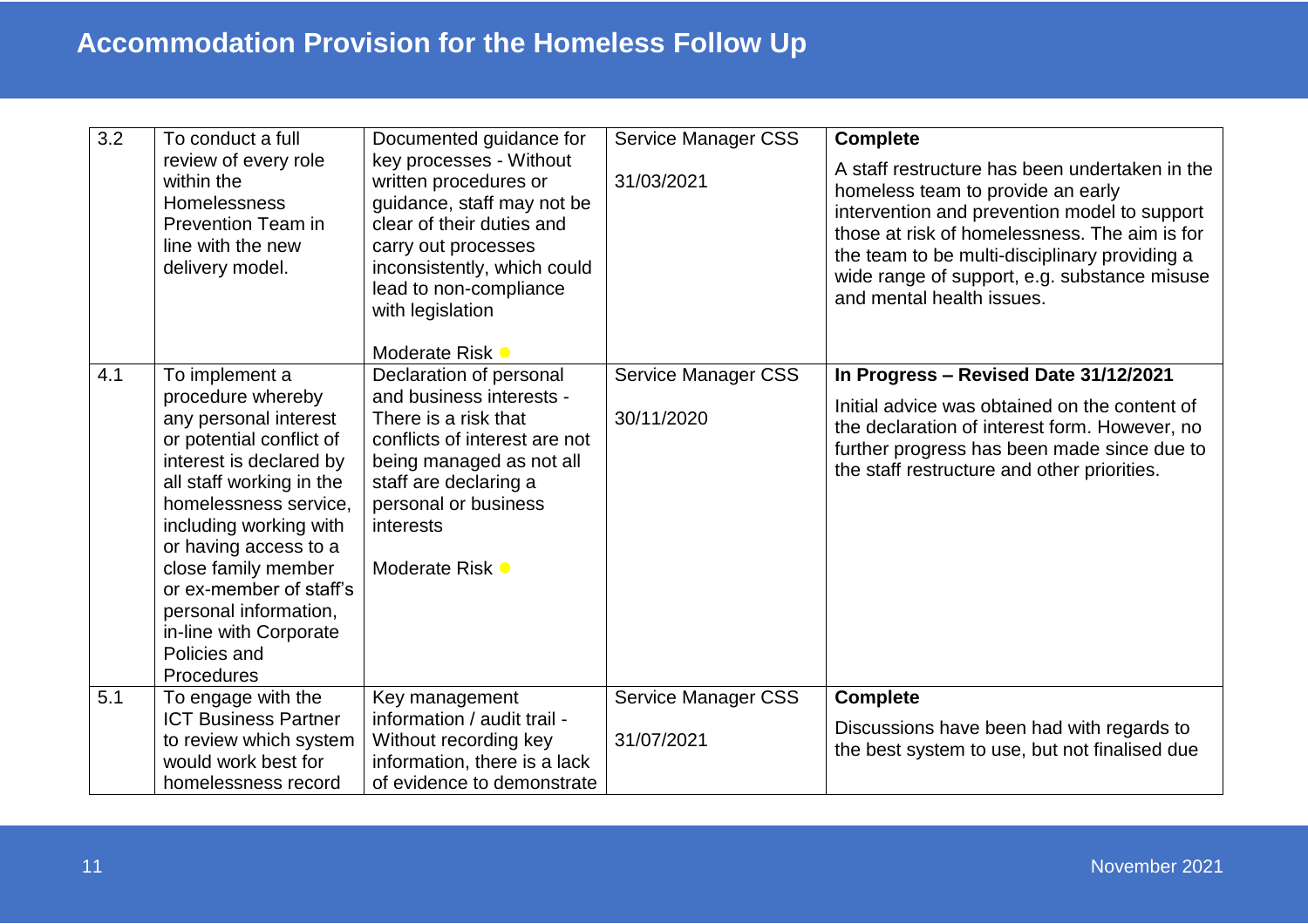|     | keeping i.e. Open<br>Housing, Paris (or its<br>successor) and update<br>systems accordingly to<br>stop duplication, and<br>ensure a more robust<br>record keeping<br>process. | that adequate action is<br>being taken to secure<br>alternative<br>accommodation, sufficient<br>checks are being carried<br>out on the citizens, or that<br>the person has a genuine<br>homeless need<br>Moderate Risk C                                                                                                                                       |                                                      | to needing to further the business case for<br>replacing Paris.<br>In the meantime, actions have been taken to<br>improve the recording, e.g. additional attribute<br>added to track Section 21s in Open Housing.<br>A new assessment form has also been<br>designed with drop-down lists to enable more<br>consistent recording, which incorporates the<br>triage assessment. Benefit memos are also<br>stored on Open Housing instead of the<br>network drive. |
|-----|-------------------------------------------------------------------------------------------------------------------------------------------------------------------------------|----------------------------------------------------------------------------------------------------------------------------------------------------------------------------------------------------------------------------------------------------------------------------------------------------------------------------------------------------------------|------------------------------------------------------|------------------------------------------------------------------------------------------------------------------------------------------------------------------------------------------------------------------------------------------------------------------------------------------------------------------------------------------------------------------------------------------------------------------------------------------------------------------|
| 5.2 | To develop processes<br>and guidance around<br>robust record keeping<br>and management<br>information<br>mechanisms once ICT<br>systems have been<br>agreed.                  | Key management<br>information / audit trail -<br>Without recording key<br>information, there is a lack<br>of evidence to demonstrate<br>that adequate action is<br>being taken to secure<br>alternative<br>accommodation, sufficient<br>checks are being carried<br>out on the citizens, or that<br>the person has a genuine<br>homeless need<br>Moderate Risk | <b>Service Manager CSS</b><br>31/03/2022             | <b>Not Yet Due</b><br>While the ICT system has not yet been<br>agreed, some processes such as maintaining<br>the emergency accommodation spreadsheet,<br>have been documented. However, other key<br>processes, e.g. assessment process are not<br>in place.                                                                                                                                                                                                     |
| 5.3 | To continue with<br>ongoing 6 weekly<br>caseload reviews for<br>each Homelessness                                                                                             | Key management<br>information / audit trail -<br>Without recording key<br>information, there is a lack                                                                                                                                                                                                                                                         | <b>Service Manager CSS</b><br>31/03/2021 and ongoing | In Progress - Revised Date Ongoing<br>A Homeless Prevention Administrator carried<br>out various quality assurance checks, which<br>were shared with the team so any gaps could                                                                                                                                                                                                                                                                                  |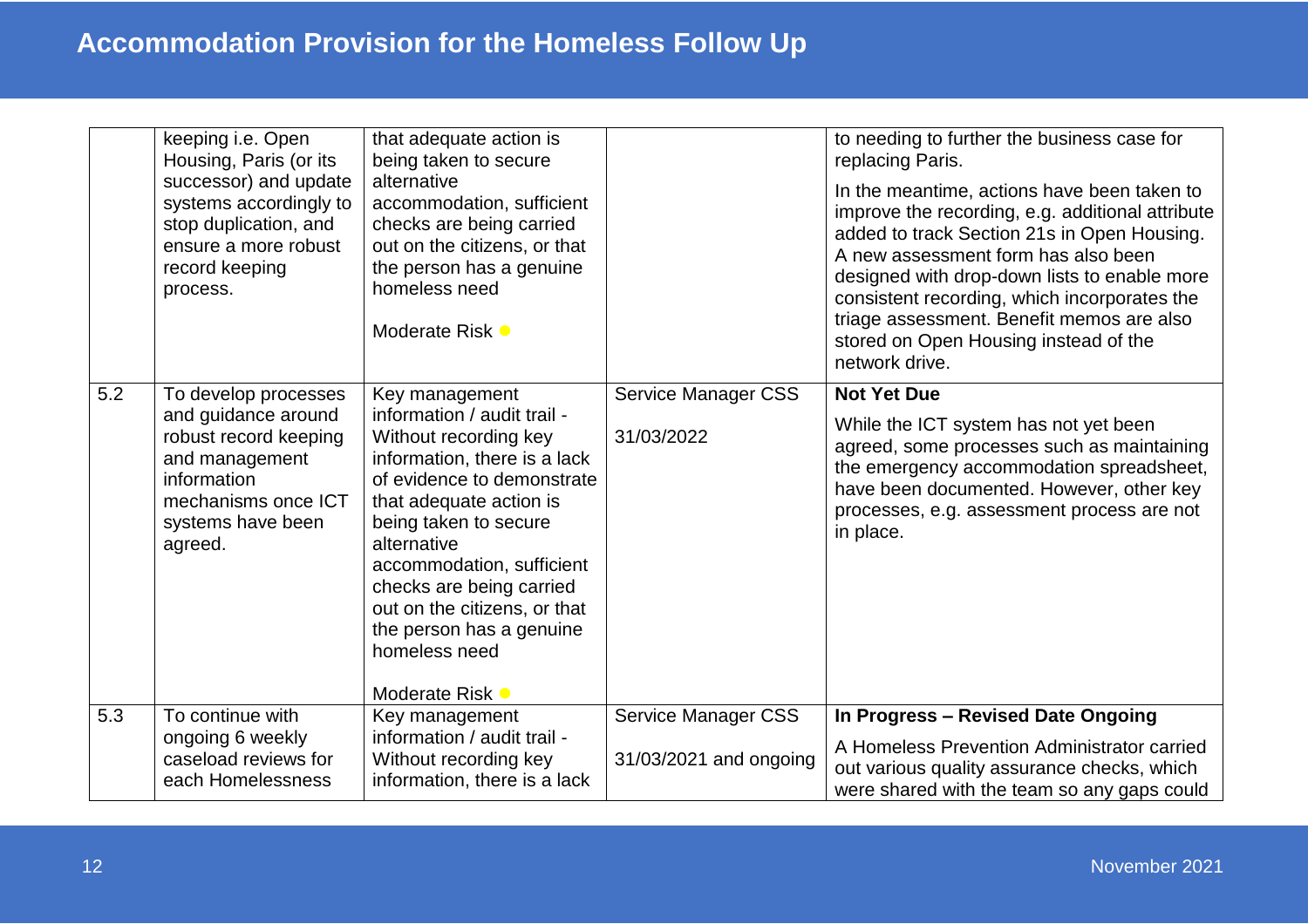|     | Prevention Officer, by<br>the management team.<br>New processes for<br>review will be<br>introduced as the<br><b>Rapid Rehousing</b><br>Model is implemented<br>and KPIs developed.                 | of evidence to demonstrate<br>that adequate action is<br>being taken to secure<br>alternative<br>accommodation, sufficient<br>checks are being carried<br>out on the citizens, or that<br>the person has a genuine<br>homeless need<br>Moderate Risk                                                                                                                                                                                                                                                                          |                                                                   | be rectified prior to discussion at the team<br>meeting. However, this monitoring has<br>stopped now the Administrator has left. It was<br>envisaged to carry out caseload reviews for<br>discussion at 1-2-1s, but this has not been<br>possible due to the high caseloads of the<br>Homeless Prevention Officers with some<br>having 90 cases to manage. |
|-----|-----------------------------------------------------------------------------------------------------------------------------------------------------------------------------------------------------|-------------------------------------------------------------------------------------------------------------------------------------------------------------------------------------------------------------------------------------------------------------------------------------------------------------------------------------------------------------------------------------------------------------------------------------------------------------------------------------------------------------------------------|-------------------------------------------------------------------|------------------------------------------------------------------------------------------------------------------------------------------------------------------------------------------------------------------------------------------------------------------------------------------------------------------------------------------------------------|
| 6.1 | To undertake a<br>strategic review of<br>charging within<br>emergency and<br>temporary<br>accommodation<br>leading to the<br>development of a<br>Homelessness<br>Charging Policy, if<br>appropriate | Accommodation charges -<br>Where there is a shortfall<br>between the occupation<br>charge and benefits<br>available, the council<br>usually covers the<br>difference. While discretion<br>can be applied based on<br>individual circumstances,<br>there is little evidence of<br>efforts taken to minimise<br>the shortfall and lessen the<br>financial impact on the<br>council. Also, citizens may<br>be reluctant to secure<br>permanent tenancies as<br>the rent will be<br>unaffordable in comparison<br>Moderate Risk O | <b>Principal Manager</b><br>(CSS, Support Services)<br>30/06/2021 | No Progress - Revised Date 31/03/2022<br>Due to other priorities, this has not been<br>taken forward, although planned to raise at a<br>future Strategic Housing and Homelessness<br>Group meeting.                                                                                                                                                        |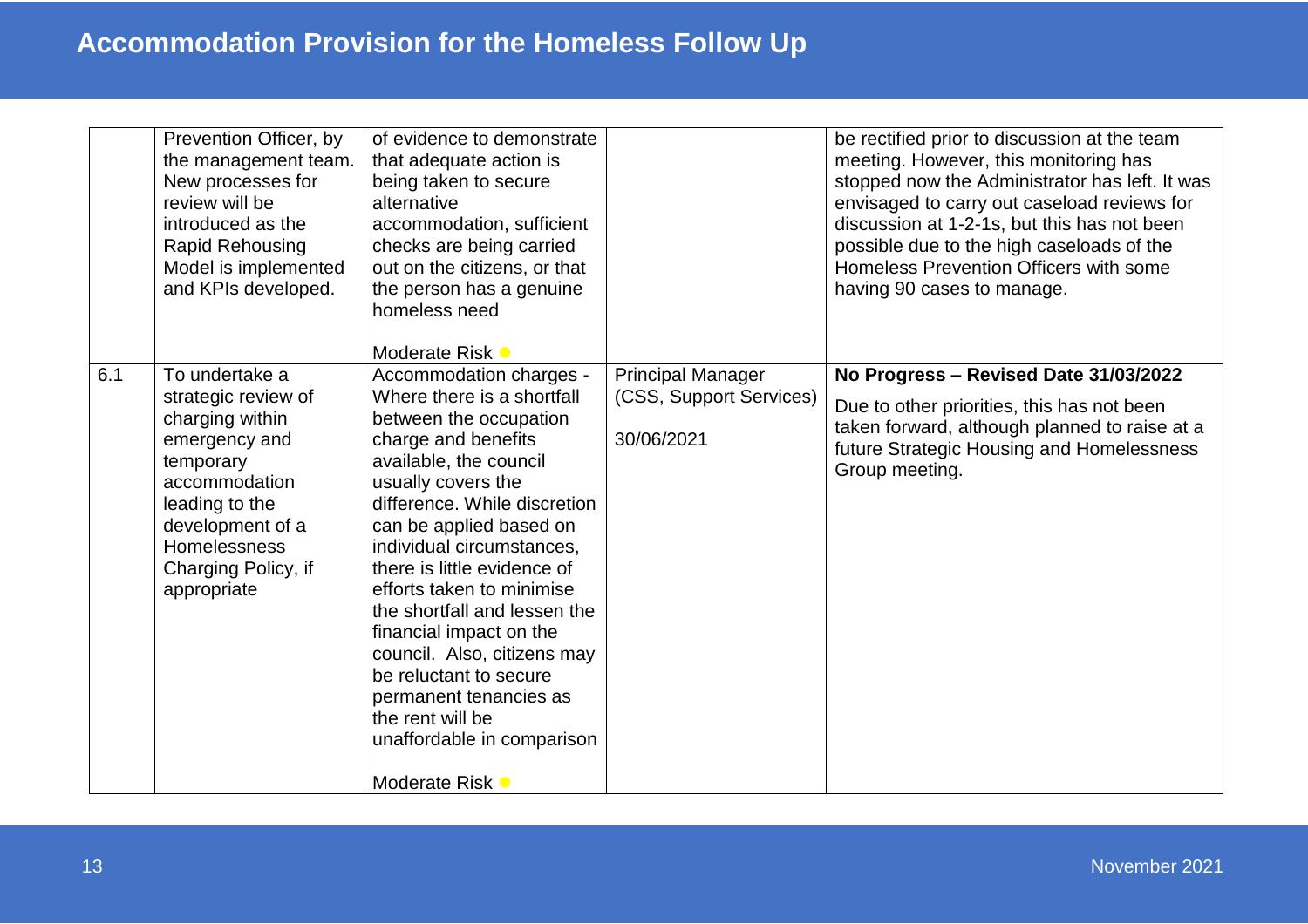| 7.1 | To agree a policy and                                                                                                                                                                                           | Management of occupation                                                                                                                                                                   | Service Manager CSS /                                                                     | In Progress - Revised Date 31/03/2022                                                                                                                                                                                                                                                                                                                                                                                  |
|-----|-----------------------------------------------------------------------------------------------------------------------------------------------------------------------------------------------------------------|--------------------------------------------------------------------------------------------------------------------------------------------------------------------------------------------|-------------------------------------------------------------------------------------------|------------------------------------------------------------------------------------------------------------------------------------------------------------------------------------------------------------------------------------------------------------------------------------------------------------------------------------------------------------------------------------------------------------------------|
|     | procedures around<br>managing arrears of<br>rent from those<br>households in<br>temporary<br>accommodation<br>including management<br>sign off for writing off<br>bad debts and credits<br>on tenancy accounts. | accounts - A lack of<br>regular monitoring will<br>result in outstanding debts<br>not being recovered<br>promptly, and could result<br>in the system being<br>exploited<br>Moderate Risk • | <b>Finance Business</b><br>Partner/Lead Officer<br><b>Community Housing</b><br>30/06/2021 | Community Housing are now responsible for<br>monitoring the occupation accounts. Good<br>progress has been made since our original<br>review, e.g. with reviewing current tenant<br>arrears and write offs have been carried out<br>for financial year 2020/21. However, former<br>tenant arrears have yet to be reviewed, and<br>there has only been a minor decrease in the<br>number of accounts that have credits. |